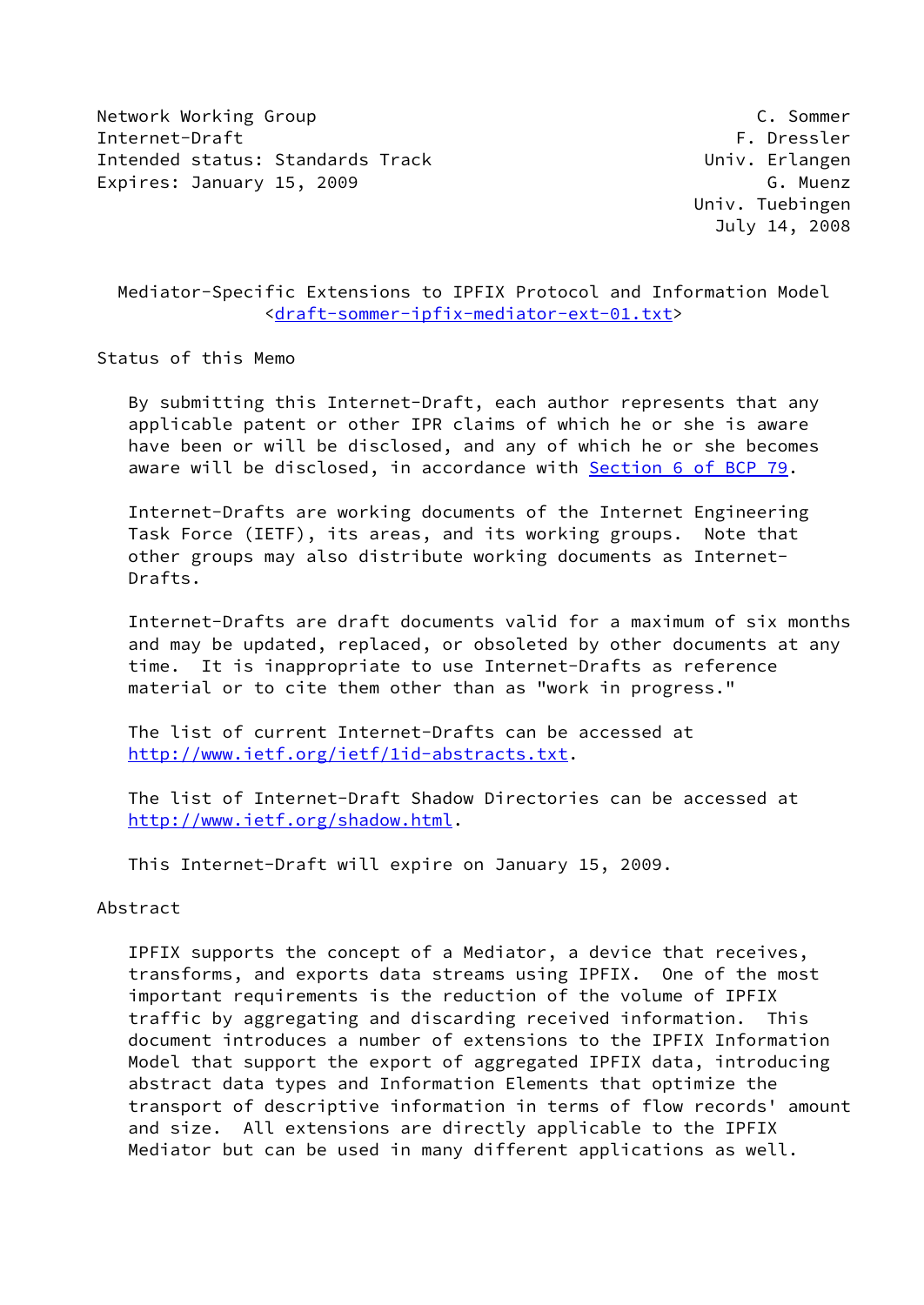|                  | Mediator-Specific IPFIX Extensions<br>Internet-Draft   |  |  |  |  |  | July 2008 |
|------------------|--------------------------------------------------------|--|--|--|--|--|-----------|
|                  | Table of Contents                                      |  |  |  |  |  |           |
| 1.               |                                                        |  |  |  |  |  |           |
| 2.               | Abstract data type orderedList 3                       |  |  |  |  |  |           |
| $\overline{3}$ . | Abstract data type orderedPair $\frac{4}{5}$           |  |  |  |  |  |           |
| 4.               | Abstract data type portRanges 5                        |  |  |  |  |  |           |
| 5.               | Abstract data type ipv4Network 7                       |  |  |  |  |  |           |
| 6.               | excludedPropertiesId Information Element $\frac{7}{2}$ |  |  |  |  |  |           |
| 7.               | Security considerations $\cdots$ 9                     |  |  |  |  |  |           |
| 8.               |                                                        |  |  |  |  |  |           |
| 9.               |                                                        |  |  |  |  |  |           |
|                  |                                                        |  |  |  |  |  |           |
|                  | Intellectual Property and Copyright Statements 12      |  |  |  |  |  |           |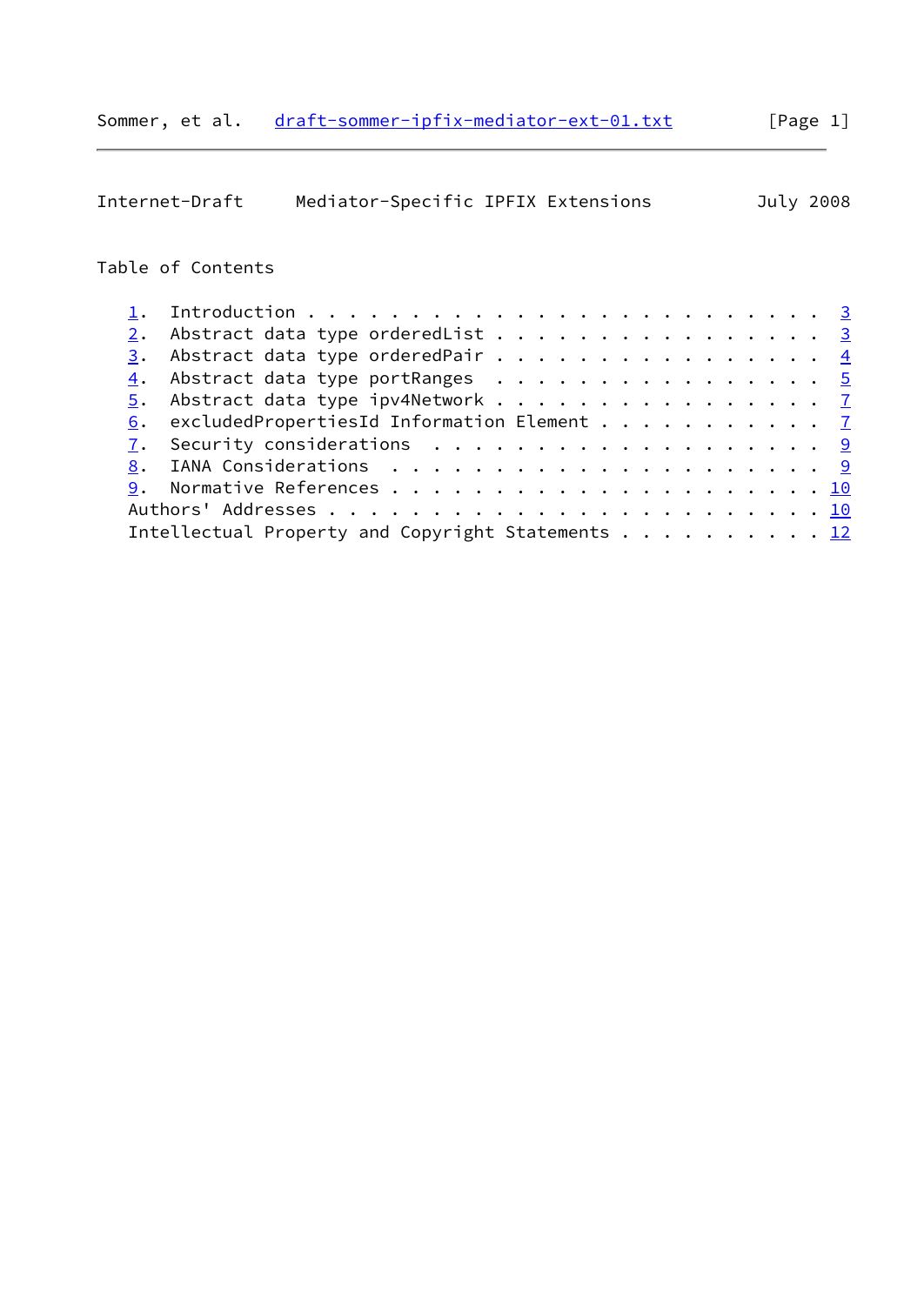## Sommer, et al. [draft-sommer-ipfix-mediator-ext-01.txt](https://datatracker.ietf.org/doc/pdf/draft-sommer-ipfix-mediator-ext-01.txt) [Page 2]

## <span id="page-2-1"></span>Internet-Draft Mediator-Specific IPFIX Extensions July 2008

#### <span id="page-2-0"></span>[1](#page-2-0). Introduction

 The IPFIX Mediator is intended to provide techniques and features to process IPFIX data in a Mediation Process. This process receives data streams using IPFIX. It can apply transformations or aggregation techniques and forward the resulting Flow information to an Exporting Process and, thus, to another IPFIX collector. Flow aggregation is one of the key operations in high-bandwidth networks. The main idea is to reduce both the number and the size of IPFIX messages.

 This document introduces extensions to the IPFIX Information Model that support the export of aggregated IPFIX data. These extensions allow and optimize the transport of descriptive information on aggregated IPFIX data. Thus, more information can be preserved in the transmission while further reducing both the number and the size of IPFIX messages. All the proposed extensions are directly applicable to the IPFIX Mediator but can be used in many different applications as well.

 The key words "MUST", "MUST NOT", "REQUIRED", "SHALL", "SHALL NOT", "SHOULD", "SHOULD NOT", "RECOMMENDED", "MAY", and "OPTIONAL" in this document are to be interpreted as described in [\[RFC2119](https://datatracker.ietf.org/doc/pdf/rfc2119)]. Illustrations of abstract data types are written in Augmented Backus- Naur Form (ABNF), as specified in [[RFC4234](https://datatracker.ietf.org/doc/pdf/rfc4234)], extending the abstract data types defined in  $[REC5102]$ . Apart from the basic terms as defined in [[RFC5101\]](https://datatracker.ietf.org/doc/pdf/rfc5101), this document uses terminology first introduced in [[I-D.dressler-ipfix-aggregation](#page-10-2)].

## <span id="page-2-2"></span>[2](#page-2-2). Abstract data type orderedList

 IPFIX allows the transport of an ordered list of values by including in a Template several Information Elements of the same type more than once. This approach requires one Template for each possible length of the list. In the context of flow mediation, however, the number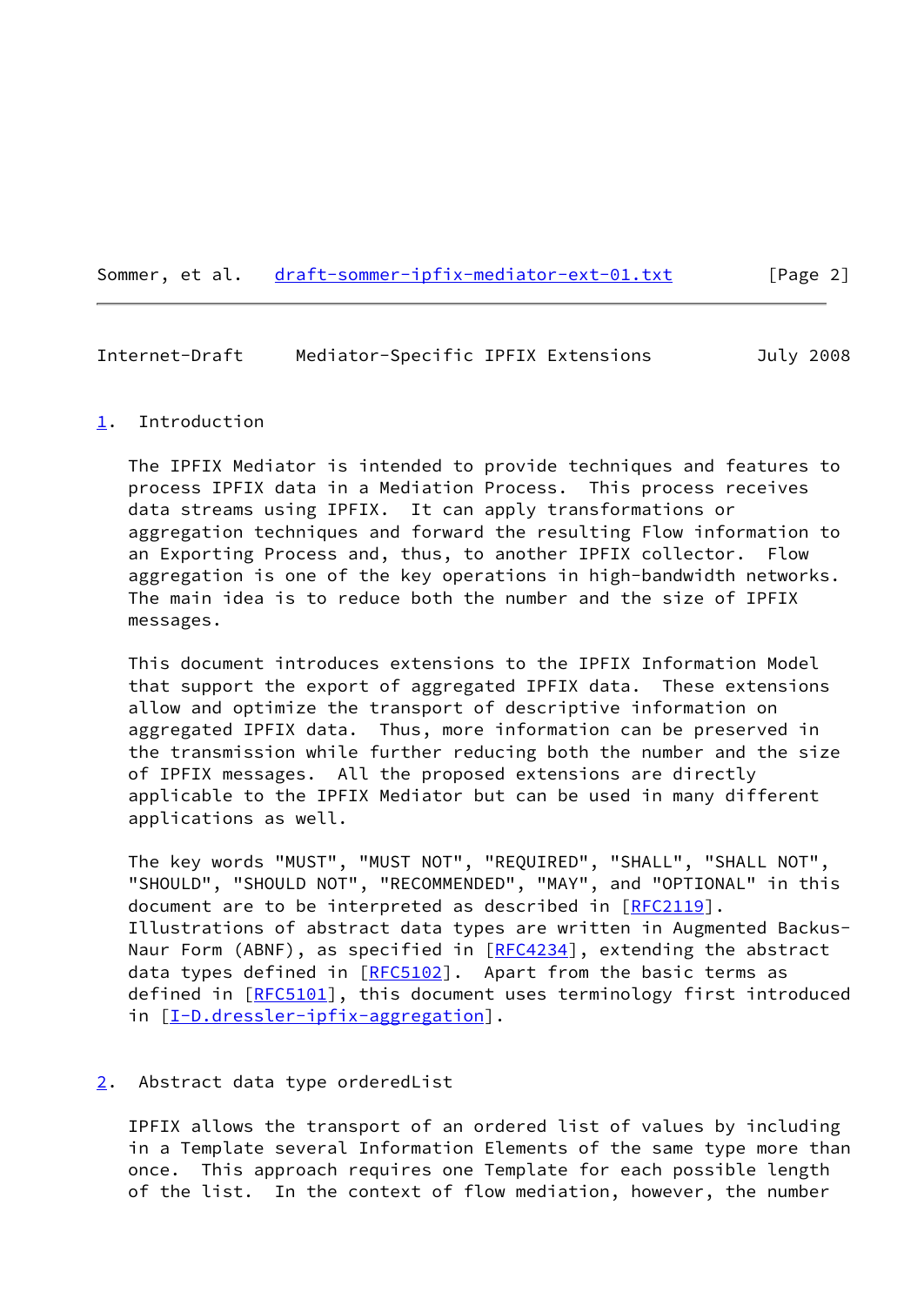of entries in such lists typically changes with each exported compound flow, leading to a dramatic increase of Templates and associated housekeeping overhead. Therefore, a new abstract data type, orderedList, is defined in this section.

 The abstract data type orderedList defines an ordered list of Information Elements, each being of the same type (referred to as elementType) and the same, pre-defined length. An orderedList can transport any finite number of Information Elements. The length of an orderedList thus varies and is an integer multiple of the contained Information Elements' length. If more than one contained Information Element is transmitted in the form of an orderedList,

Sommer, et al. [draft-sommer-ipfix-mediator-ext-01.txt](https://datatracker.ietf.org/doc/pdf/draft-sommer-ipfix-mediator-ext-01.txt) [Page 3]

<span id="page-3-1"></span>Internet-Draft Mediator-Specific IPFIX Extensions July 2008

 reduced size encoding of elementType MUST NOT be used. If only one contained Information Element is transmitted, reduced size encoding of elementType MAY be used. In ABNF-style notation, the syntax can be summed up as follows:

orderedList  $= *$ ( elementType )

 The number of Information Elements contained in an orderedList can be determined by dividing the length of the orderedList by the length of elementType. An Information Element basing on orderedList MAY also be used as a variable-length Information Element by prefixing it with a one-octet or three-octet length specifier as defined in [[RFC5101](https://datatracker.ietf.org/doc/pdf/rfc5101)].

 Table 1 shows some encoding examples if unsigned16 is used as the elementType.

| Human-Readable   Octets   Hexadecimal   | -+--------+----- |                                           | Remarks               |
|-----------------------------------------|------------------|-------------------------------------------|-----------------------|
| 80<br>80<br>80,<br>443<br>80, 443, 8080 | -4<br>-6         | 50<br>0050<br>0050 01BB<br>0050 01BB 1F90 | Reduced size encoding |



<span id="page-3-0"></span>[3](#page-3-0). Abstract data type orderedPair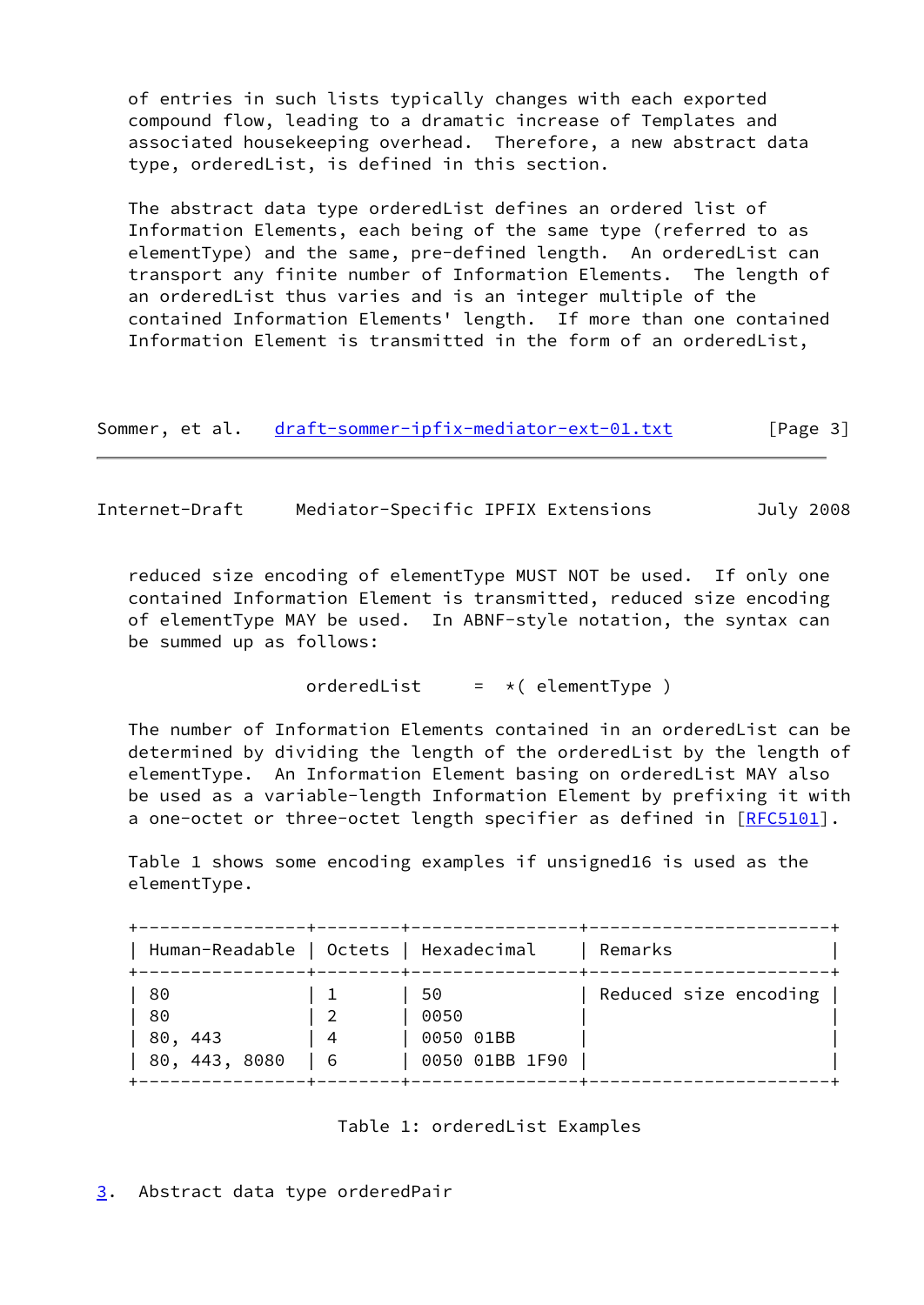The abstract data type orderedPair defines a 2-tuple of Information Elements, each being of the same type (referred to as elementType) and the same, pre-defined length. The length of an orderedPair is thus defined as twice the length of its elementType. If more than one contained Information Element is transmitted in the form of an orderedPair, reduced size encoding of elementType MUST NOT be used. If only one contained Information Element is transmitted, reduced size encoding of orderedPair MAY be used if both contained Information Elements are of the same value. The reduced size representation of the orderedPair is in this case identical with the (full or reduced size representation) of elementType. In ABNF-style notation, the syntax can be summed up as follows:

> orderedPair = elementType elementType  $orderedPair$  =/ elementType

 Table 2 shows some encoding examples if unsigned16 is used as the elementType.

| Sommer, et al. | draft-sommer-ipfix-mediator-ext-01.txt | [Page 4] |
|----------------|----------------------------------------|----------|
|                |                                        |          |

<span id="page-4-1"></span>

| Internet-Draft | Mediator-Specific IPFIX Extensions |  | July 2008 |
|----------------|------------------------------------|--|-----------|
|----------------|------------------------------------|--|-----------|

| Human-Readable   Octets   Hexadecimal   Remarks |         |                                       |                                                |
|-------------------------------------------------|---------|---------------------------------------|------------------------------------------------|
| 80, 80<br>80, 80<br>80, 80<br>80, 443           | -4<br>4 | 50.<br>0050<br>0050 0050<br>0050 01BB | Reduced size encoding<br>Reduced size encoding |

Table 2: orderedPair Examples

## <span id="page-4-0"></span>[4](#page-4-0). Abstract data type portRanges

 For some applications it might be useful to restrict the applicability of an Aggregation Rule to Flows with source or destination port being of a specific set of port numbers. In an Aggregation Rule, such a set of port numbers can be specified as a pattern. However, the current IPFIX Information Model does not define any data type that allows transmitting a set of port numbers, which is necessary in order to export the pattern as a Common Property of the resulting Compound Flows. Therefore, the new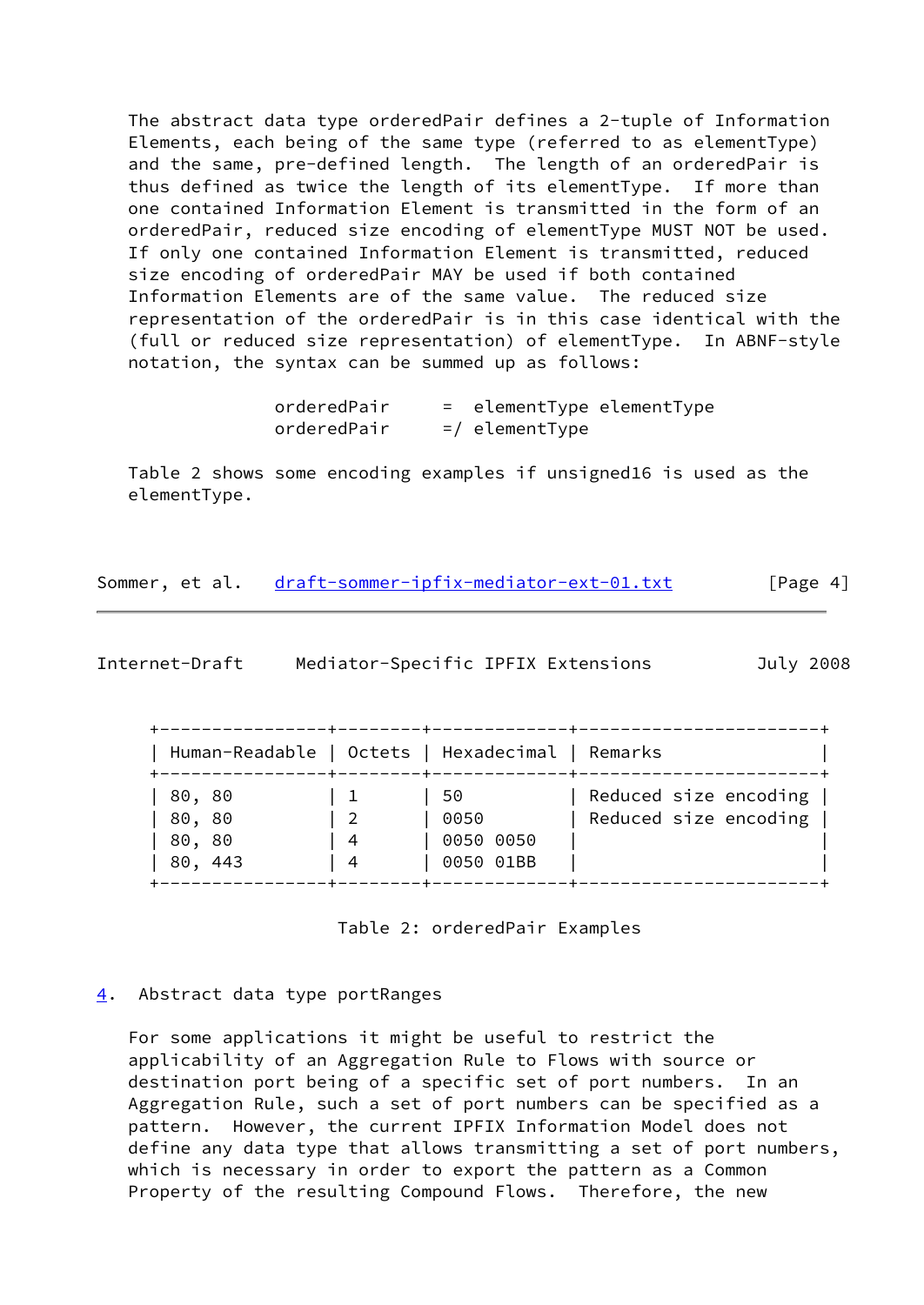abstract data type portRanges for a list of port ranges is defined in this section.

 The abstract data type portRanges is an orderedList of orderedPair Information Elements, each pair consisting of two unsigned16 Information Elements representing the port range's first and last port number.

 Data types basing on portRanges MAY thus be cast down to unsigned16 using reduced size encoding to represent a single Port and, hence, the transportSourcePort and transportDestinationPort data types, currently based on the unsigned16 abstract data type, can also be parsed as portRanges-based data types. As specified for data types basing on orderedList, an Information Element basing on portRanges MAY also be used as a variable-length Information Elements by prefixing it with a one-octet or three-octet length specifier as defined in [[RFC5101\]](https://datatracker.ietf.org/doc/pdf/rfc5101).

Table 3 shows some encoding examples with portRanges.

| Sommer, et al. | draft-sommer-ipfix-mediator-ext-01.txt | [Page 5] |
|----------------|----------------------------------------|----------|
|----------------|----------------------------------------|----------|

Internet-Draft Mediator-Specific IPFIX Extensions July 2008

| Port Ranges                  |           | Octets   Hexadecimal Representation                  |
|------------------------------|-----------|------------------------------------------------------|
| 80                           |           | 0050                                                 |
| 1:7<br>80, 443               | 4<br>- 8  | 0001 0007<br>0050 0050 01BB 01BB                     |
| 1:7, 256:1024<br>20, 80, 443 | - 8<br>12 | 0001 0007 0100 0400<br>0014 0014 0050 0050 01BB 01BB |
| 1:7, 80, 443                 | 12        | 0001 0007 0050 0050 01BB 01BB                        |

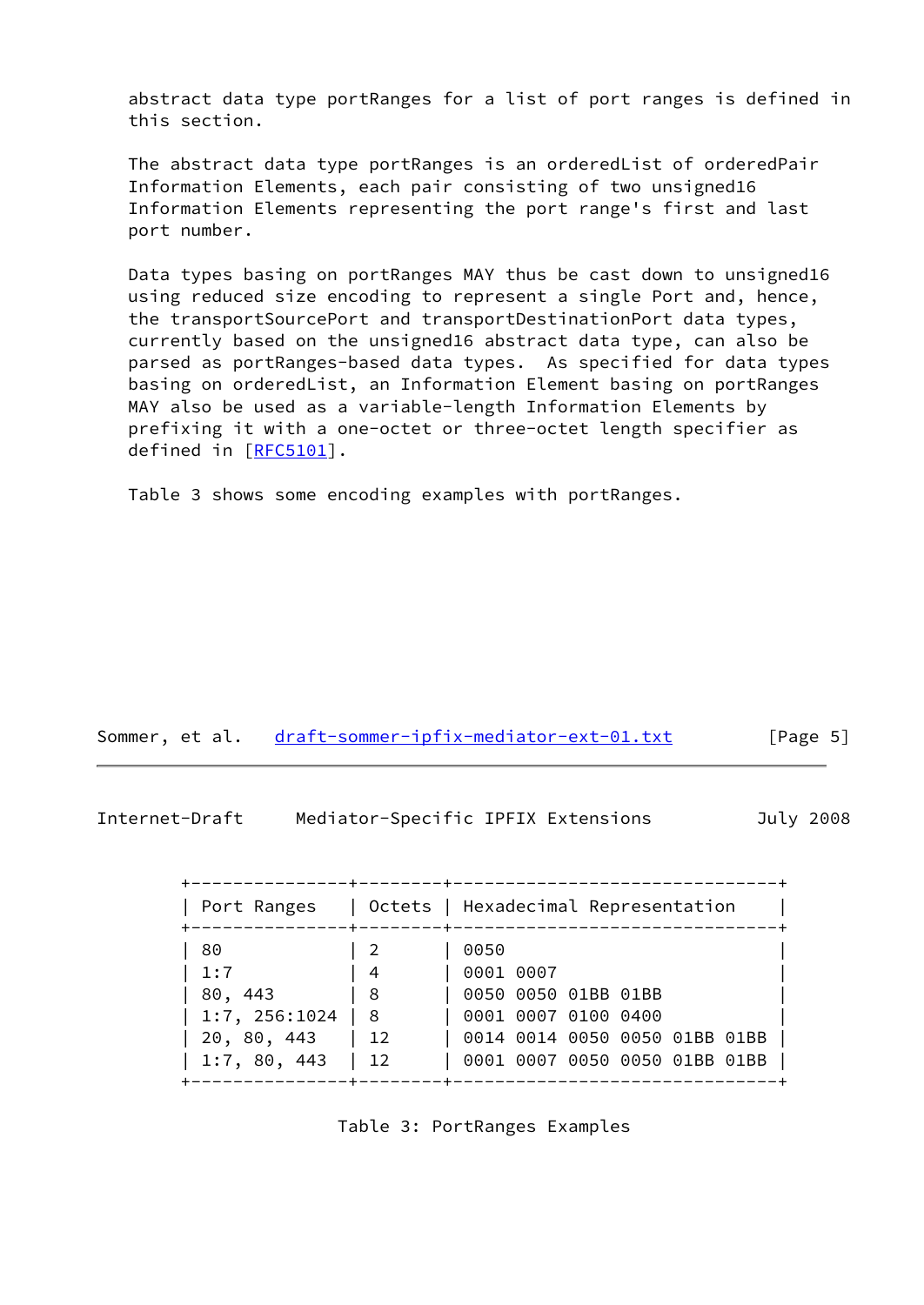Sommer, et al. [draft-sommer-ipfix-mediator-ext-01.txt](https://datatracker.ietf.org/doc/pdf/draft-sommer-ipfix-mediator-ext-01.txt) [Page 6]

<span id="page-6-1"></span>Internet-Draft Mediator-Specific IPFIX Extensions July 2008

# <span id="page-6-0"></span>[5](#page-6-0). Abstract data type ipv4Network

 Currently, the transport of IP network information as specified by IPFIX is done using two separate fields for the network address and the corresponding mask. We propose a new abstract data type ipv4Network that represents the common notation of IP networks: address/mask.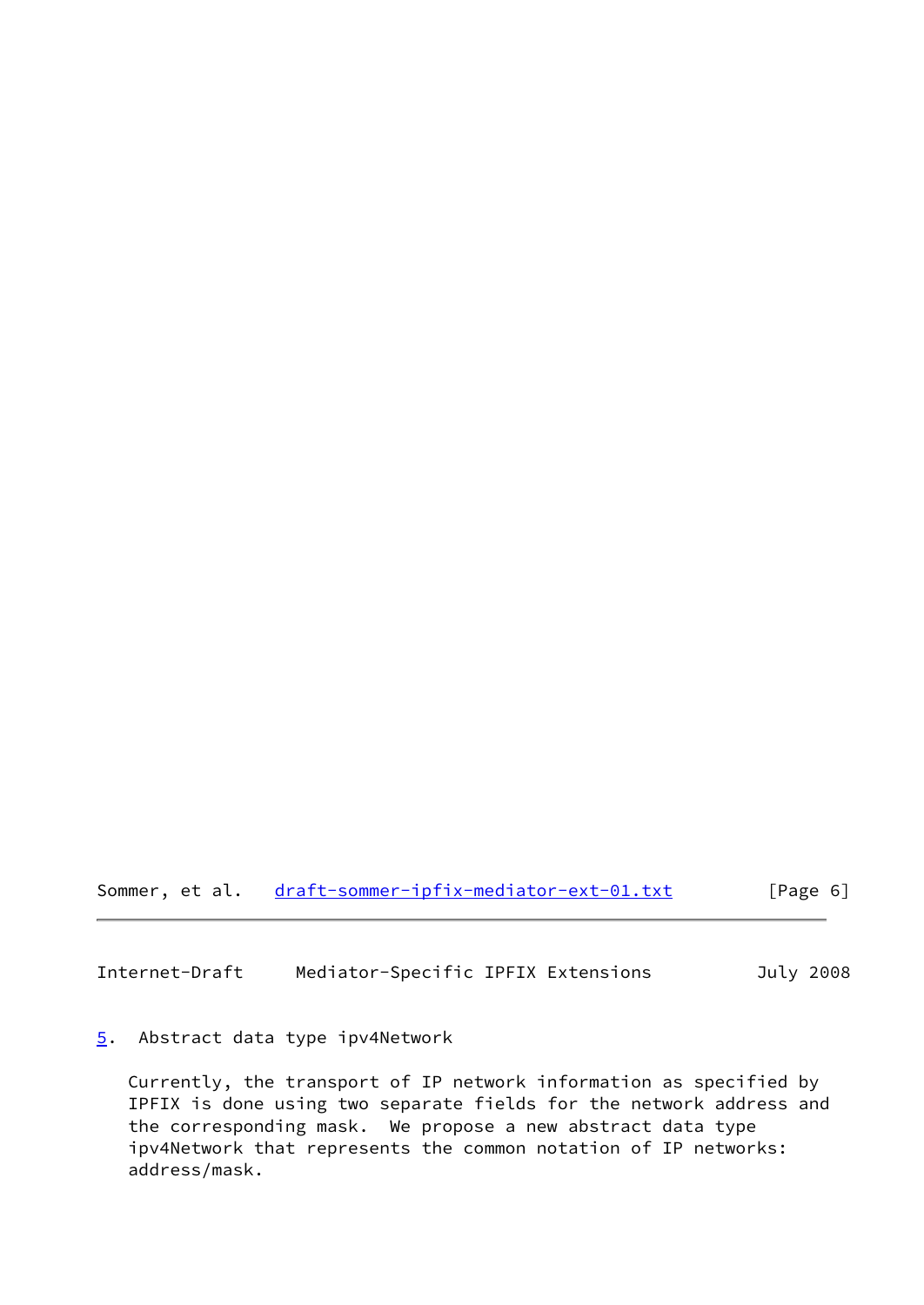The ipv4Network abstract data type extends the abstract data type ipv4Address to allow a concatenated unsigned8 specifying the prefix length. Alternatively, Information Elements based on the ipv4Network abstract data type MAY be transmitted using reduced size encoding to transmit only the network part of an IPv4 address. In ABNF-style notation, the syntax can be summed up as follows:

> ipv4Network = ipv4Address unsigned8  $ipv4Network = / *4$  (unsigned8)

 Although using an ipv4Network field instead of two separate fields for prefix and mask will not reduce the length of resulting Flow Records, it eases the work of the aggregator: With ipv4Network, the comparison of subnet addresses requires only one field lookup per Flow Record instead of two. Furthermore, using the abstract data type ipv4Network reduces the Template size by one field equaling four octets. Applications such as IPFIX Aggregation benefit from ipv4Network if network addresses are frequently exported.

<span id="page-7-0"></span>[6](#page-7-0). excludedPropertiesId Information Element

The IPFIX Information Model [\[RFC5102](https://datatracker.ietf.org/doc/pdf/rfc5102)] defines the commonPropertiesId Information Element, which can be used to link to information which several Flows have in common.

 Similarly, the excludedPropertiesId shall be defined to link to a set of Common Properties which a Flow does explicitly not exhibit. An Element Id of 239 is proposed for this Information Element.

 The excludedPropertiesId works like a Boolean "and not" operation on the linked properties. This means that, if an excludedPropertiesId refers to a set of Common Properties which in turn specifies excluded properties, these transitively referenced properties are to be treated as if directly referenced via a commonPropertiesId element and, hence, as being present in the Flow in question.

 Multiple excludedPropertiesId and commonPropertiesId specified for an IPFIX Record must never contradict each other. If an IPFIX Collector is able to detect that contradicting IEs were received, it SHOULD

Sommer, et al. [draft-sommer-ipfix-mediator-ext-01.txt](https://datatracker.ietf.org/doc/pdf/draft-sommer-ipfix-mediator-ext-01.txt) [Page 7]

Internet-Draft Mediator-Specific IPFIX Extensions July 2008

proceed as if it received bad or nonsensical data.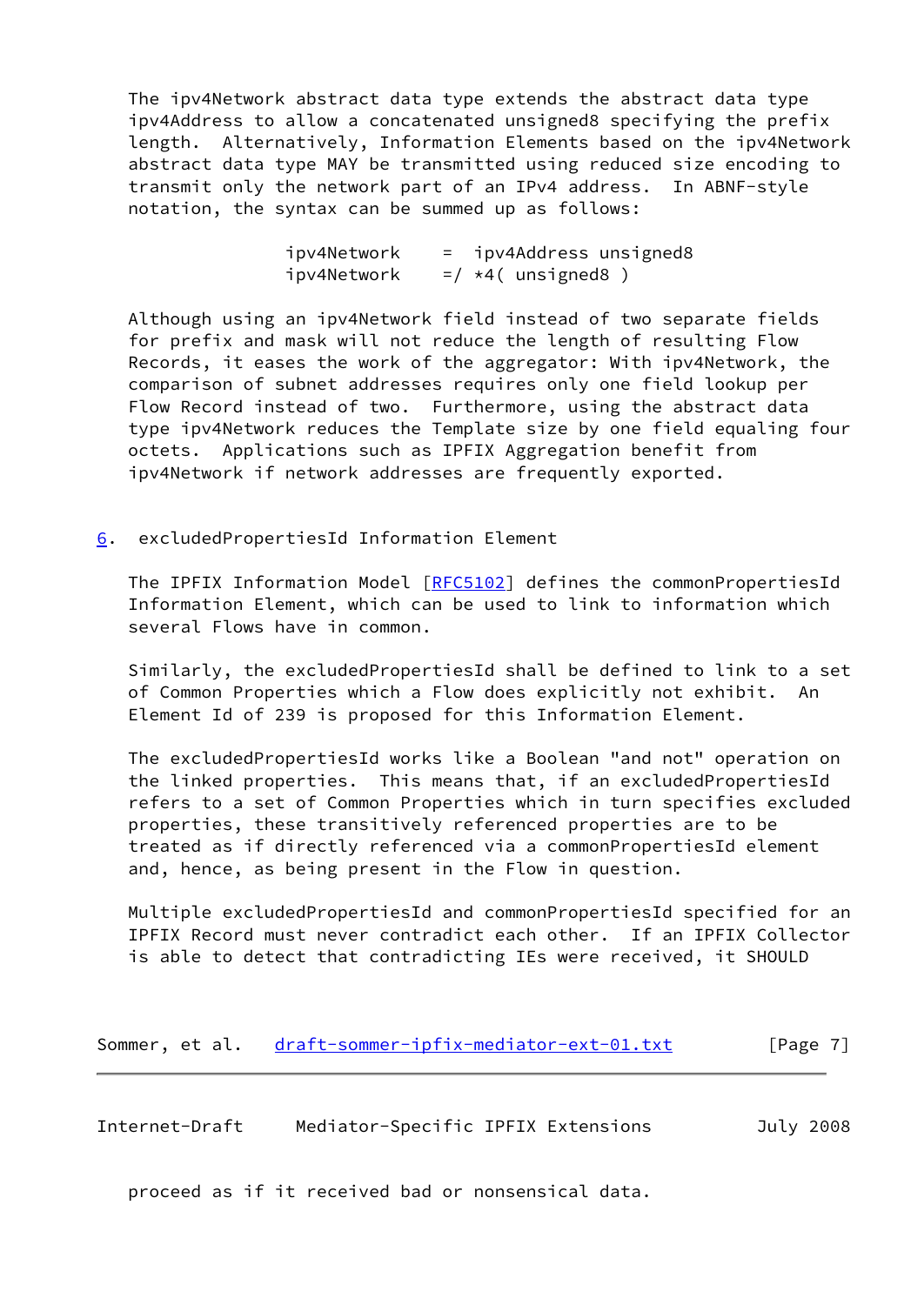The excludedPropertiesId can, for example, be used when a hierarchy of Aggregation Rules with a "preceding rule" semantic, as introduced in [[I-D.dressler-ipfix-aggregation](#page-10-2)], is configured in an IPFIX Aggregator.

 Figure 1 illustrates the use of Common Property definitions and the linking to these definitions with Information Elements of types commonPropertiesId (CP) and excludedPropertiesId (EP). In this example, two rules are defined in the aggregator: Rule 1 matches Flows with a sourceIPv4Address of 192.0.2.1, Rule 2 matches Flows with a destinationIPv4Address of 192.0.2.2. Furthermore, Rule 1 is configured to precede Rule 2 in a hierarchy of rules, i.e. Flows that matched Rule 1 will never match Rule 2.

 In order to communicate this fact to a receiver, each Aggregation Rule is transmitted as two sets of Common Properties. One set of properties (shown on the right hand side of Figure 1) directly transmits a rule's filtering criteria. The other set of properties (shown on the left hand side) refers via a commonPropertiesId to all properties that a Compound Flow exhibits, as well as via an excludedPropertiesId to all that the Compound Flow does not exhibit.

 The Flow depicted at the bottom of Figure 1 thus communicates a source port of 80, a destination port of 65432, a destination IP of 192.0.2.2 and a source IP of "not 192.0.2.1". However, besides the transmission of this Flow in one Data Record, previous transmissions (and the successful reception) of four Option Templates, four Option Data Records and one Template are required to communicate this information.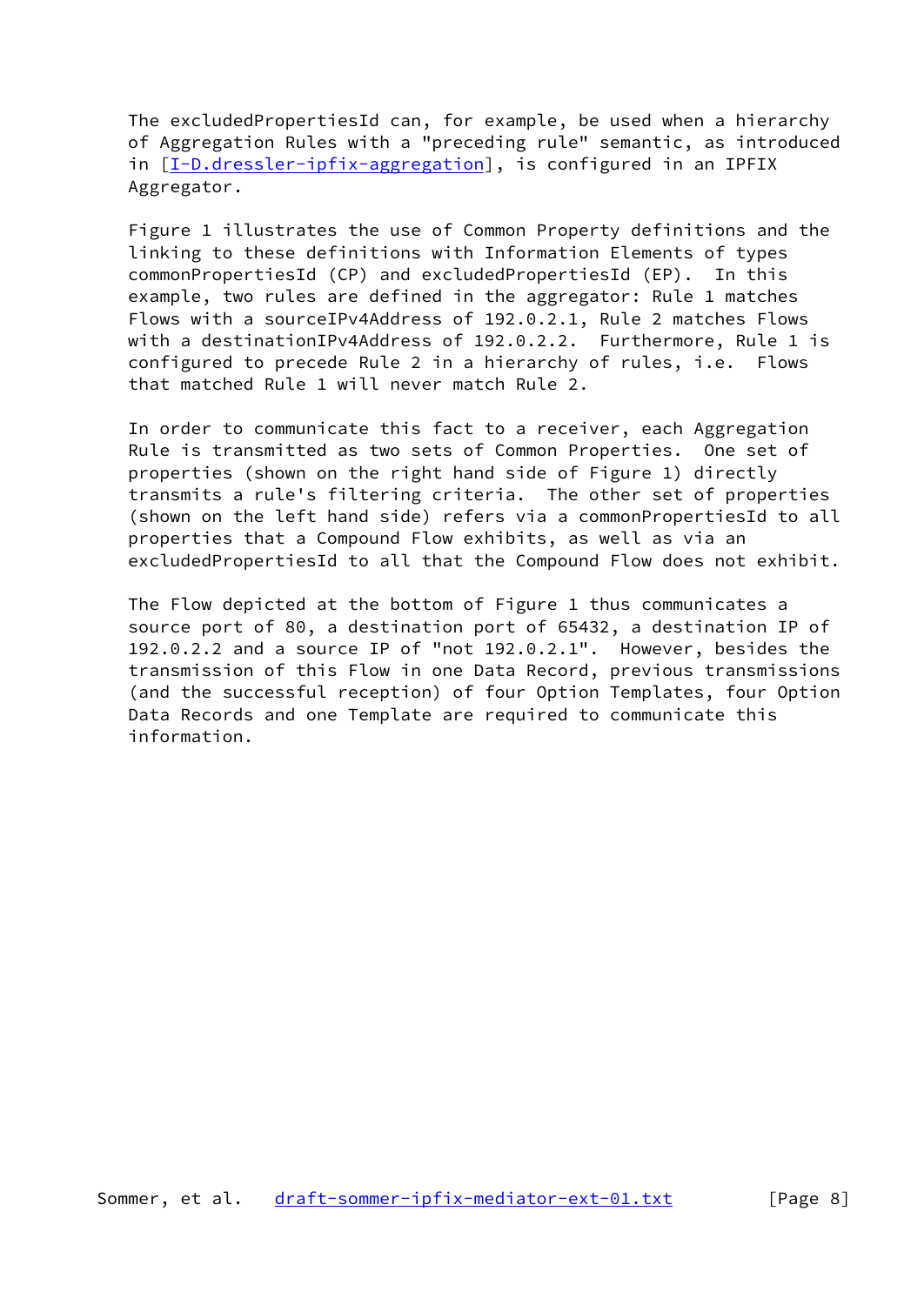```
 Rule 1:
          +########+------+ +######+---------------+
          # CP=101 # CP=1 |<-----------># CP=1 # SRC=192.0.2.1 |
          +########+------+ +######+---------------+
\mathcal{N} .--------------------'
          Rule 2: v
          +########+------+------+ +######+---------------+
          # CP=102 # EP=1 | CP=2 |<----># CP=2 # DST=192.0.2.2 |
          +########+------+------+ +######+---------------+
\mathcal{L} '-------------------.
          Flow: v
          +--------+-----------+--------+
          | SPT=80 | DPT=65432 | CP=102 |
          +--------+-----------+--------+
```
Figure 1: Using excludedPropertiesId to communicate a rule hierarchy

<span id="page-9-0"></span>[7](#page-9-0). Security considerations

 As all methods described in this document are merely variations on methods already introduced in [[RFC5101](https://datatracker.ietf.org/doc/pdf/rfc5101)], the same rules regarding exchange of Flow information apply.

<span id="page-9-2"></span>[8](#page-9-2). IANA Considerations

 Use of excludedPropertiesId, as well as use of a data type basing on ipv4Network or on portRanges requires one new IPFIX Information Element identifier each to be assigned.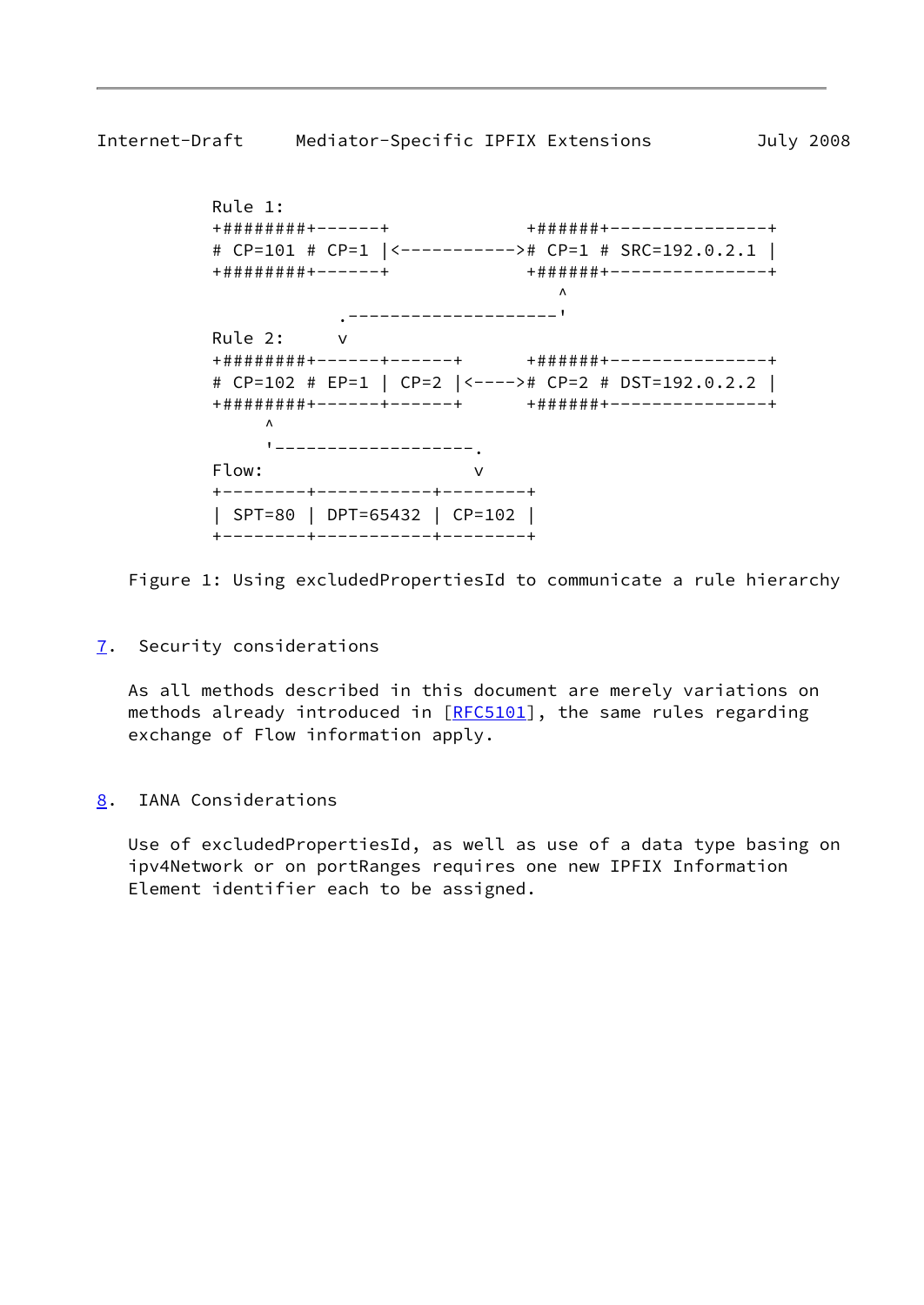#### <span id="page-10-1"></span>Internet-Draft Mediator-Specific IPFIX Extensions July 2008

## <span id="page-10-0"></span>[9](#page-10-0). Normative References

- <span id="page-10-2"></span> [I-D.dressler-ipfix-aggregation] Dressler, F., "IPFIX Aggregation", [draft-dressler-ipfix-aggregation-05](https://datatracker.ietf.org/doc/pdf/draft-dressler-ipfix-aggregation-05) (work in progress), July 2008.
- [RFC2119] Bradner, S., "Key words for use in RFCs to Indicate Requirement Levels", [BCP 14](https://datatracker.ietf.org/doc/pdf/bcp14), [RFC 2119](https://datatracker.ietf.org/doc/pdf/rfc2119), March 1997.
- [RFC4234] Crocker, D., Ed. and P. Overell, "Augmented BNF for Syntax Specifications: ABNF", [RFC 4234](https://datatracker.ietf.org/doc/pdf/rfc4234), October 2005.
- [RFC5101] Claise, B., "Specification of the IP Flow Information Export (IPFIX) Protocol for the Exchange of IP Traffic Flow Information", [RFC 5101](https://datatracker.ietf.org/doc/pdf/rfc5101), January 2008.
- [RFC5102] Quittek, J., Bryant, S., Claise, B., Aitken, P., and J. Meyer, "Information Model for IP Flow Information Export", [RFC 5102,](https://datatracker.ietf.org/doc/pdf/rfc5102) January 2008.

#### Authors' Addresses

 Christoph Sommer University of Erlangen-Nuremberg Department of Computer Science 7 Martensstr. 3 Erlangen 91058 Germany

 Phone: +49 9131 85-27993 Email: christoph.sommer@informatik.uni-erlangen.de URI: <http://www7.informatik.uni-erlangen.de/~sommer/>

 Falko Dressler University of Erlangen-Nuremberg Department of Computer Science 7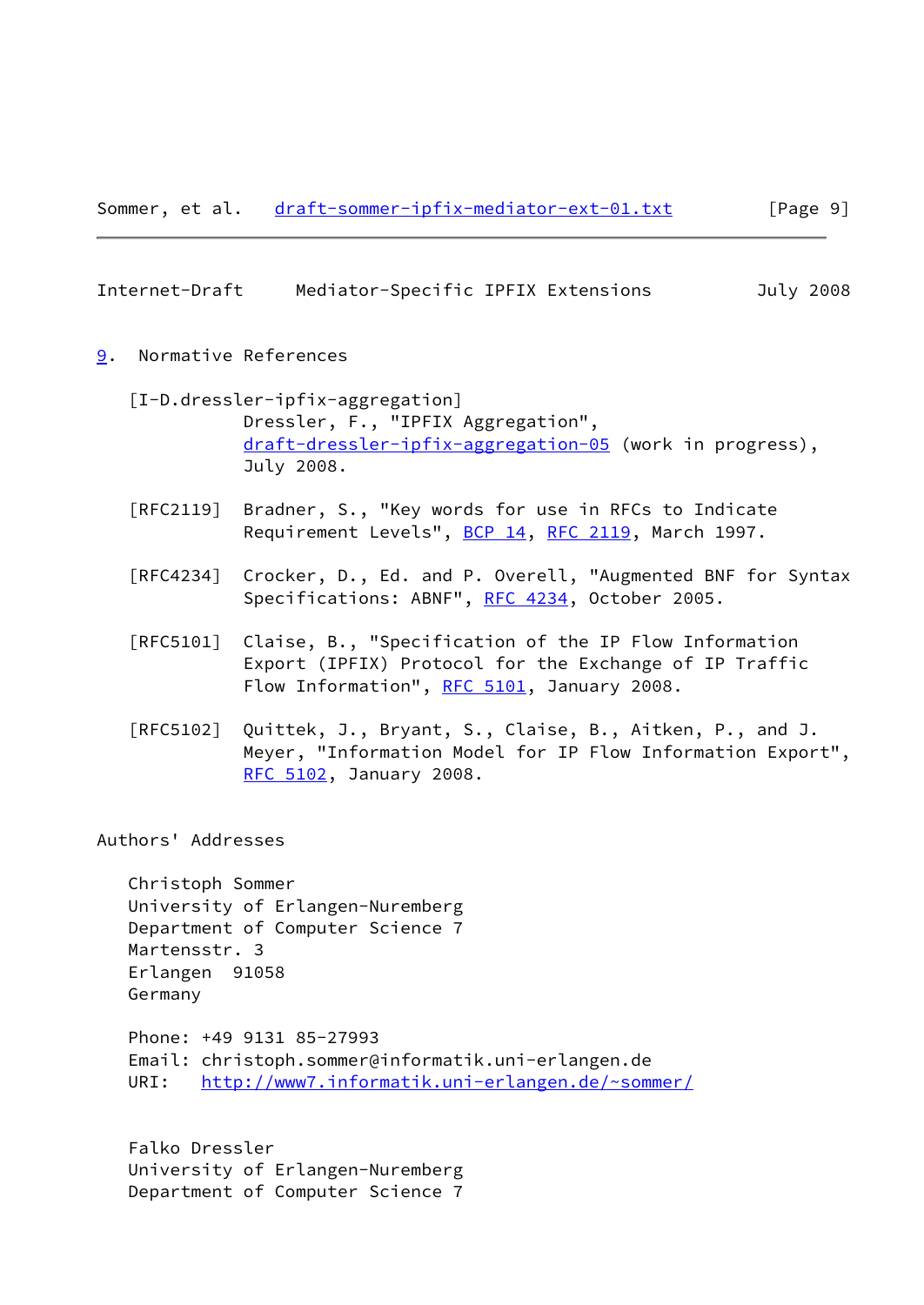Martensstr. 3 Erlangen 91058 Germany

Germany

 Phone: +49 9131 85-27914 Email: dressler@informatik.uni-erlangen.de URI: <http://www7.informatik.uni-erlangen.de/>

Sommer, et al. [draft-sommer-ipfix-mediator-ext-01.txt](https://datatracker.ietf.org/doc/pdf/draft-sommer-ipfix-mediator-ext-01.txt) [Page 10]

Internet-Draft Mediator-Specific IPFIX Extensions July 2008 Gerhard Muenz University of Tuebingen Computer Networks and Internet Sand 13 Tuebingen 72076

 Phone: +49 7071 29-70534 Email: muenz@informatik.uni-tuebingen.de URI: <http://net.informatik.uni-tuebingen.de/>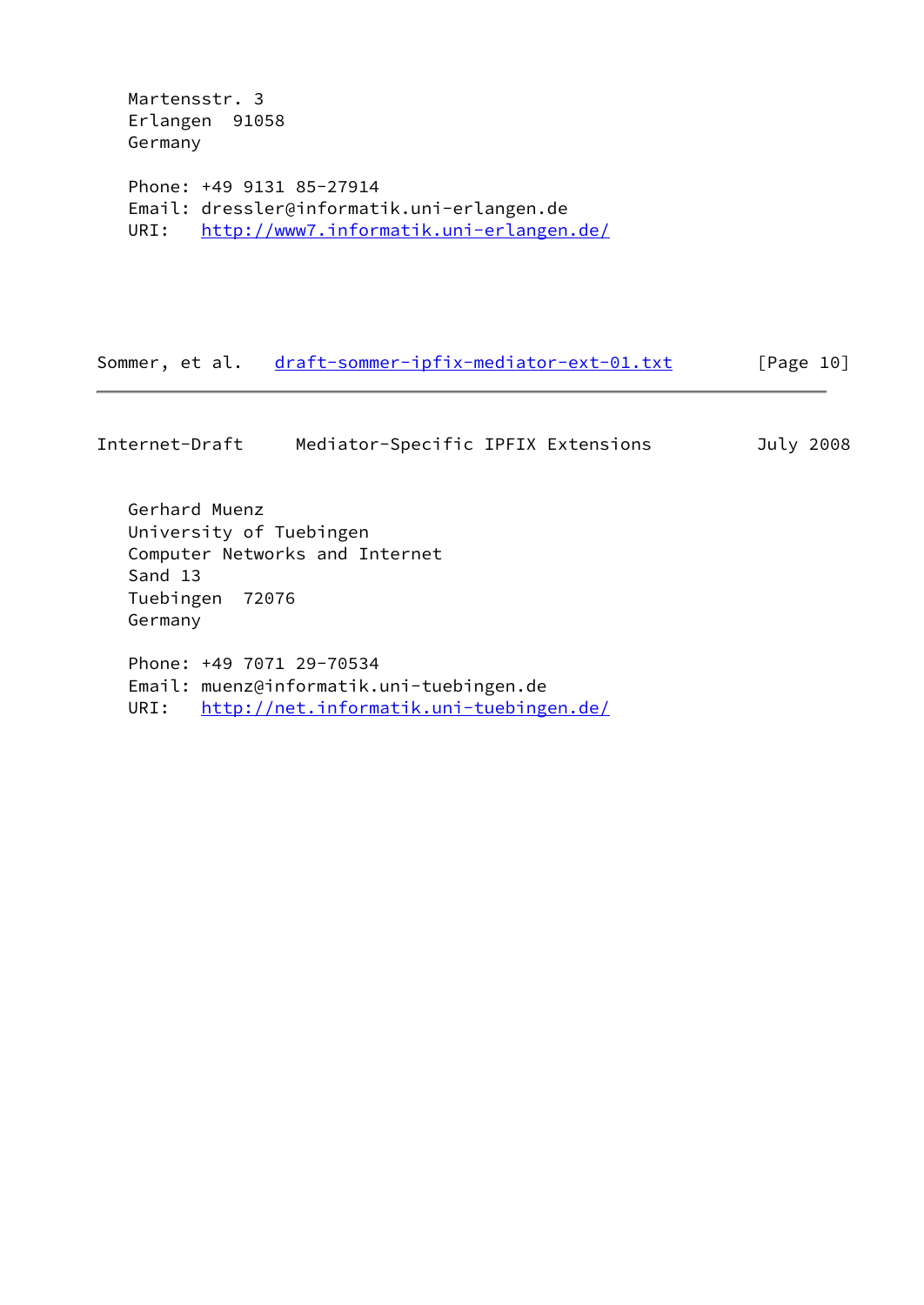# Sommer, et al. [draft-sommer-ipfix-mediator-ext-01.txt](https://datatracker.ietf.org/doc/pdf/draft-sommer-ipfix-mediator-ext-01.txt) [Page 11]

<span id="page-12-0"></span>Internet-Draft Mediator-Specific IPFIX Extensions July 2008

# Full Copyright Statement

Copyright (C) The IETF Trust (2008).

 This document is subject to the rights, licenses and restrictions contained in  $\underline{BCP}$  78, and except as set forth therein, the authors retain all their rights.

 This document and the information contained herein are provided on an "AS IS" basis and THE CONTRIBUTOR, THE ORGANIZATION HE/SHE REPRESENTS OR IS SPONSORED BY (IF ANY), THE INTERNET SOCIETY, THE IETF TRUST AND THE INTERNET ENGINEERING TASK FORCE DISCLAIM ALL WARRANTIES, EXPRESS OR IMPLIED, INCLUDING BUT NOT LIMITED TO ANY WARRANTY THAT THE USE OF THE INFORMATION HEREIN WILL NOT INFRINGE ANY RIGHTS OR ANY IMPLIED WARRANTIES OF MERCHANTABILITY OR FITNESS FOR A PARTICULAR PURPOSE.

# Intellectual Property

 The IETF takes no position regarding the validity or scope of any Intellectual Property Rights or other rights that might be claimed to pertain to the implementation or use of the technology described in this document or the extent to which any license under such rights might or might not be available; nor does it represent that it has made any independent effort to identify any such rights. Information